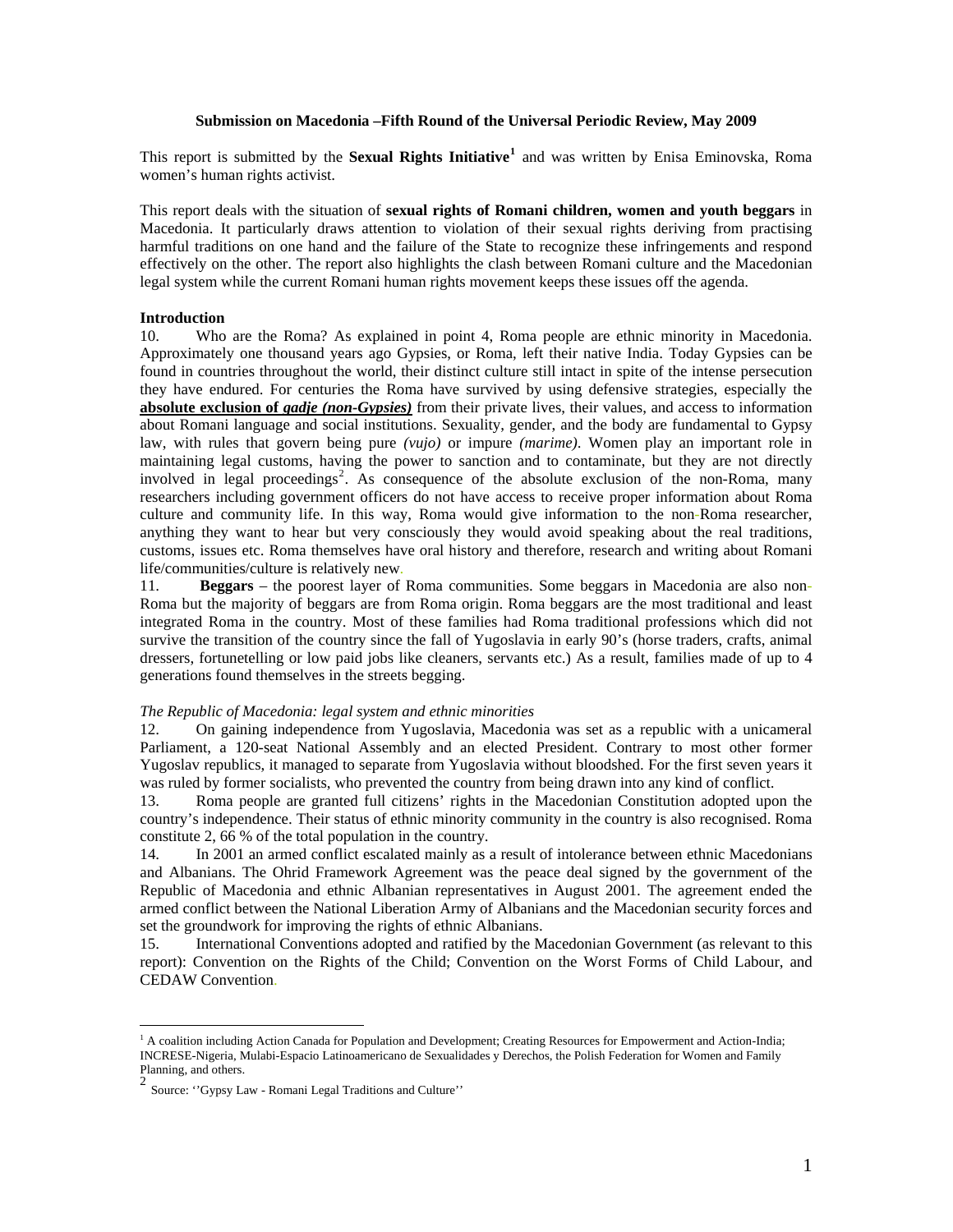## 16. Recommendations:

- To promulgate a comprehensive anti-discrimination law including race, colour, ethnic origin, gender, age, sexual orientation, gender identity, language, religion, political or other opinion, national or social origin, economic status, migrant, refugee or displaced status, birth, pregnancy, marital status, stigmatized infectious-contagious condition, genetic trait, disability, debilitating psychological distress or other social condition, as protected categories.
- To design an institutional framework and monitoring plan for the Convention on the rights of Child
- To ensure participation of Roma in The National Commission for Children's Rights of the Republic of Macedonia

#### *The Decade of Roma Inclusion 2005 – 2015*

9.The Decade of Roma Inclusion 2005–2015 is a political commitment by governments in Central and South-East Europe to improve the socio-economic status and social inclusion of Roma. The Decade focuses on the priority areas of education, employment, health, and housing, and commits governments to take into account the other core issues of poverty, discrimination, and gender mainstreaming. All governments including that of Macedonia have developed National Strategies for the integration of Roma and National Decade Action Plan for each Decade priority area<sup>[3](#page-1-0)</sup>. In February 2008, the United Nations Children's Fund (UNICEF) also became a partner in the Decade. Figures from the latest reports available suggest that gaps between the Roma and non-Roma population in areas of social and economic life remain visible as an every day reality. Life expectancy in Roma communities is 10 years shorter when compared to the general population, around 30 % of Roma population is aged 0-14 versus 21% of the general population, only 4,4 % of the Roma are aged above 65 versus 10,57 of general population, infant mortality rate among Roma is 13,9 versus 7,2 being the national rate<sup>[4](#page-1-1)</sup>. Nearly a quarter of Roma women give birth at home, without medical care<sup>[5](#page-1-2)</sup>.

#### *Definitions, concepts and gaps – Roma population versus the general population and the State*

10. Cultural understanding and organization of space and home organization. Very often in Roma communities 3-4 generations live in the same house. Despite this usually being perceived by the general population and other ethnic groups as extreme poverty, and even a primitive way of life, Roma families would emphasize more the conditions of life and unregulated tenure of their homes as a bigger problem over the way in which the space is divided and organized among the family members. This view does not imply that Roma want to live in small homes with many members, but shows the inertia in the changing of the stereotypes, and continuation of the tradition among many researchers and analysts for preterm judgment of not always well informed attitudes, i.e. labeling and establishing unfounded theories about Roma communities<sup>[6](#page-1-3)</sup>. "Roma are genetically stupid", "Roma are lazy", "Roma culture is primitive", "Roma are criminals", "Roma sexuality is perverted"… these kinds of assumptions/labels appear very often when non Roma researchers work with Roma communities.

11. Home, housing and homelessness. It is a common perception among the general public that the children, women and families that are begging are homeless. Their situation is far more complex than this. Namely, large numbers of these women and children have a place, which for them represents a home, despite the fact that a much bigger portion of their time is spent in improvised temporary settings (especially in the summer period), but which are not their homes. However, even though these people have some housing, place and space for living, it is hard to say that they have safe, stable and decent housing which would act as a center for their interaction with the labor market and public services - especially education and healthcare services.<sup>[7](#page-1-4)</sup>

*Begging children, women and youth*

 $\overline{a}$ 

<span id="page-1-0"></span><sup>&</sup>lt;sup>3</sup> The founding international partner organizations of the Decade are the World Bank, the Open Society Institute, the United Nations Development Program, the Council of Europe, Council of Europe Development Bank, the Contact Point for Roma and Sinti Issues of the Office for Democratic Institutions and Human Rights of the Organisation for Security and Co-operation in Europe, the European Roma Information Office, the European Roma and Traveller Forum, the European Roma Rights Centre, and the Roma Education Fund.

<span id="page-1-2"></span><span id="page-1-1"></span><sup>&</sup>lt;sup>4</sup> Annual report on the Health Situation in Republic of Macedonia 2005

 $^5$  UNICEF Issues facing children in the Former Yugoslav Republic of Macedonia  $^6$  Benevit and the situation of health and have in Beneve communities in Macedonia. En

<span id="page-1-3"></span> $6$  Report on the situation of health and housing in Roma communities in Macedonia. Enisa Eminovska, Neda Milevska – Kostova 2008

<span id="page-1-4"></span> $^7$  Report on the situation of health and housing in Roma communities in Macedonia. Enisa Eminovska, Neda Milevska – Kostova 2008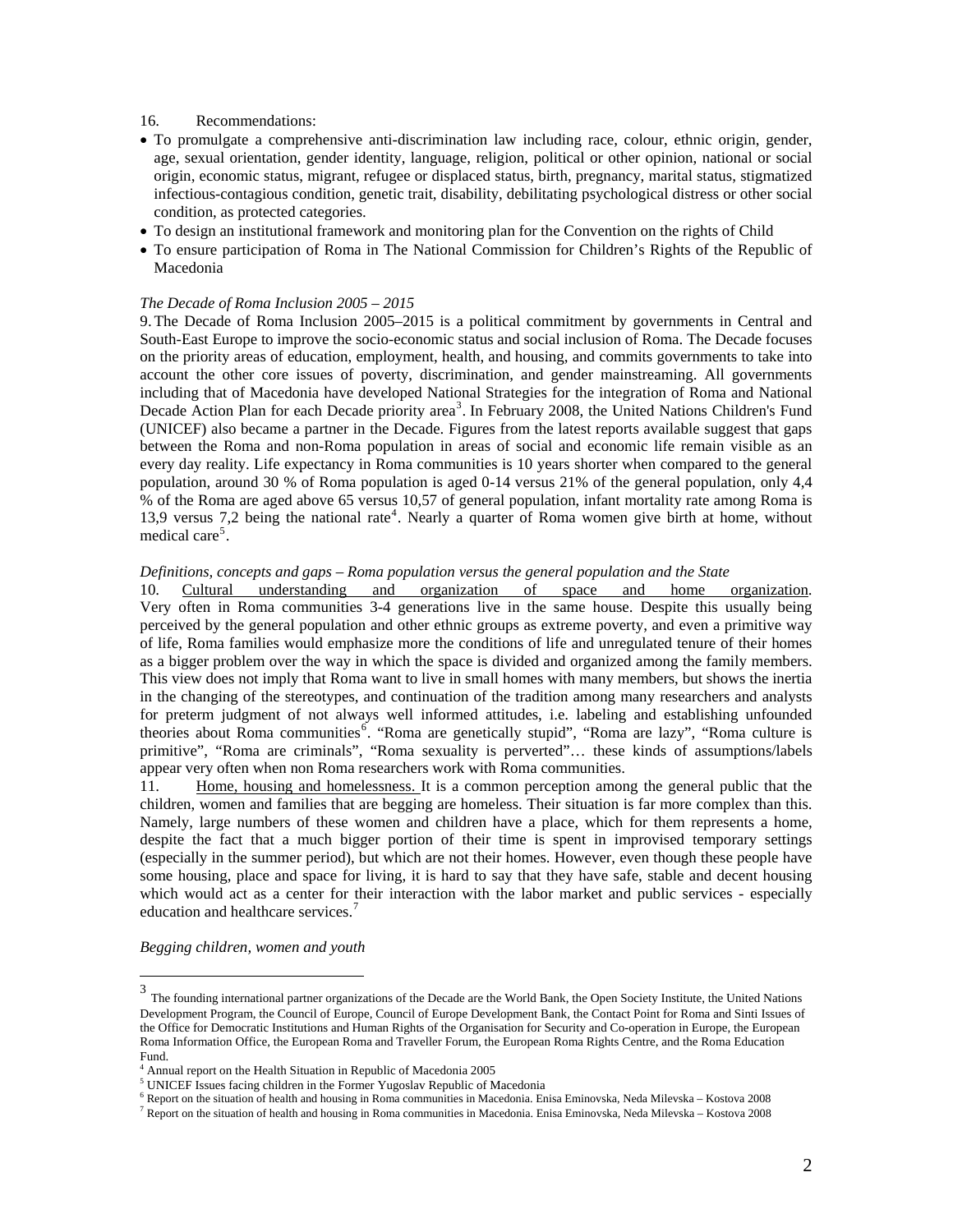12. There is **no comprehensive dataset available** as to the number, age, family profile, marital status of children, youth and women beggars across Macedonia. A few reports have been written in the past decade with partial information and sample-based estimates on patterns, incidence and prevalence of begging in Macedonia.

13. There is significant **lack of knowledge and understanding** among State institutions regarding begging and the intersectionality of race and gender as it plays in this issue. In the case of the Roma communities, State institutions are unaware of the gender relations prevalent in them and thus are not being able to introduce programs to promote gender equality and prevent women and girls from turning to begging as their only alternative. Despite this lack of knowledge, there is significant media coverage on this issue based on un-informed writings and personal judgements by journalists, resulting in social stigma and prejudicial public opinion.

14. The Ministry of Labour and Social Policy as well as NGOs have made a few efforts to abolish begging in the past decade, but **none of those measures and programs is efficient enough** to offer data about number of children who stopped begging, number of children who went back to school, number of sheltered begging mothers etc. Most of the programs addressing begging in Macedonia consist of punitive measures, their activities do not include families as stakeholders, and the Roma communities and families concerned are not consulted in the process of program designing and decision making.

15. The Ministry of Labour and Social policy have recently created Day Centres for Street Children. These centres are financially supported by the Ministry and managed by non-governmental organizations. The Ministry does not have a strategy or common goals envisaged for these Centres, nor has it been involved in defining how these centres would approach the work with street children and their families. As a result, it is possible to find in these centres children from poor families who are not street children, the NGOs incharge do not have a communication strategy and finally the real needs of begging children and families remain un-addressed.

16. Education, health, employment and housing conditions of beggars includes: Low school attendance, high drop out rates among children beggars; Lack of registration of new born children in beggars' families; Children do not have health insurance due to not being registered at birth; Forced evictions of begging families in different municipalities in Macedonia; Long term un-employment up to 4 generations in begging families; Sexual and reproductive health information and services not available to beggars; Use of substances and underage sex work among children and youth beggars.

### *Health Risks among the Roma*

17. Sometimes, Roma culture itself contributes to increasing the risk of certain diseases. For example, the belief in purification and the related rituals have contributed a lot towards refusal of child or adult immunization. Roma social isolation goes to such extremes (i.e. not wanting to register newborn children) that certain significant mortality trends remain hidden. Isolation also results in lower compliance with the preventive health checks (for example, gynecological examinations which are especially hard to promote among the Roma women). It is important to stress that in Macedonia so far there hasn't been any research undertaken which comprehensively explores this issue, in terms of whether the Roma communities have kept certain habits or rituals in their culture that exposes them to increased health risk as a result of noncompliance with medical intervention instructions or in other way affecting the timelines of the medical intervention. On contrary, there is an abundance of publications with anecdotal approaches and levels of information, anticipating that the mentality, culture and tradition of the Roma in Macedonia are responsible for obstructing the increased health care and concern, prevention or improvement of the overall health condition within their communities.

#### *Sexuality in Roma communities:*

18. There are certain specificities about Roma communities related to sexuality, beliefs, habits etc. Then people very often have partial or incorrect information regarding sex and sexuality in general. Most of the youth population has only heard about different STD's but lack the information regarding protection. Additionally to this, in beggars' families sexuality is more mystified and information about it is very often incorrect. For example, people don't know the names of all genital organs, their functions, protection etc. They have developed their own vocabulary for these terms. For example, people do not know the word uterus but they rather use "children's place", they don't know the word gynaecologist but they rather say women's doctor.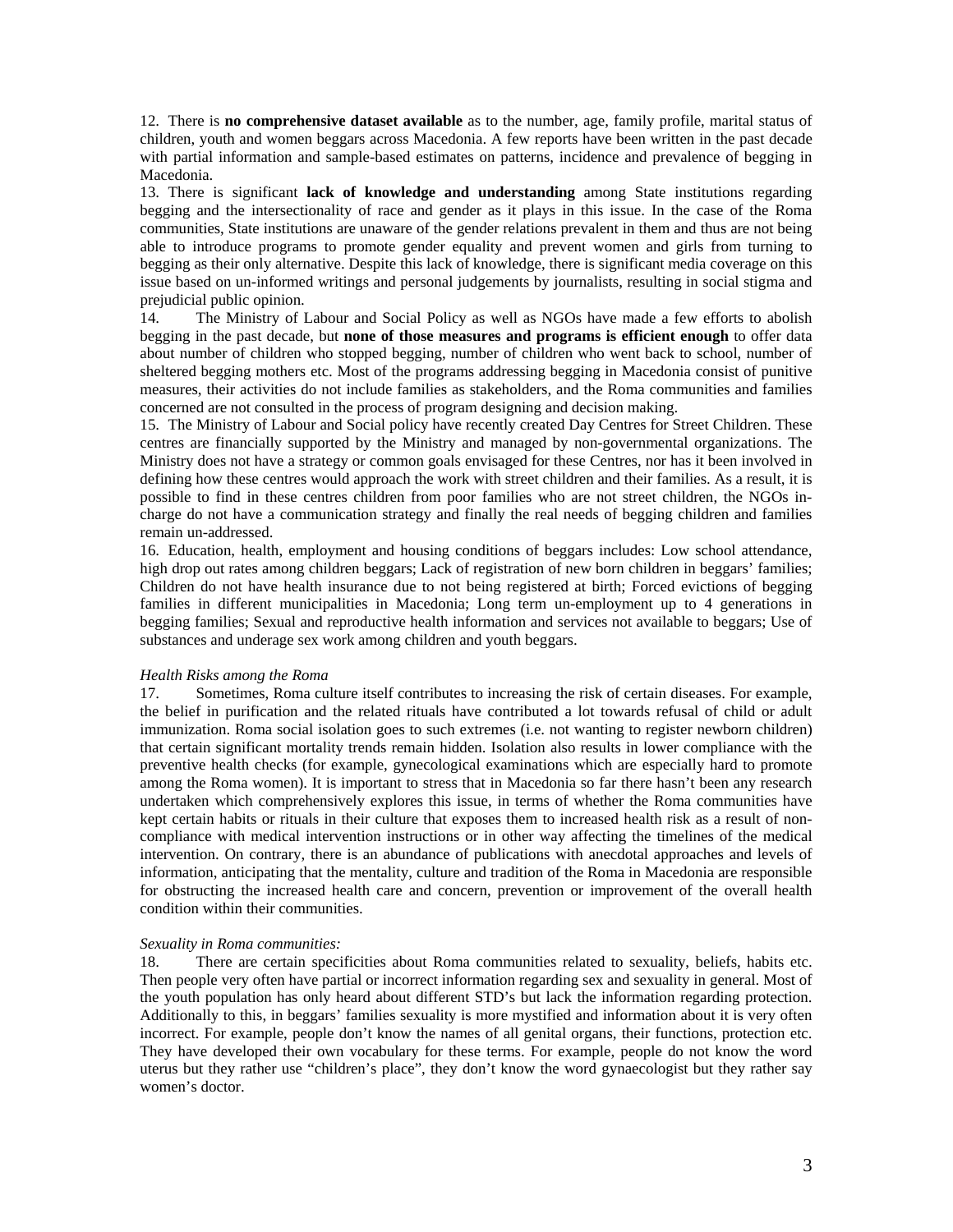19. Social segregation is to be acknowledged as one of the reasons for having partial or incorrect information regarding sexuality. Young Roma in general -including MSM<sup>[8](#page-3-0)</sup> and  $LGB^{\overline{9}}$  $LGB^{\overline{9}}$  $LGB^{\overline{9}}$  - rarely leave the community or have any social interaction with mainstream society. Even when a group of young people decides to go out in non-Roma clubs, they might not be allowed in. For example, on January  $14<sup>th</sup>$  2007, seven or eight young gay Roma were not allowed to enter Van Gogh club in Skopje. The owner of the club asked them to leave saying that the club was overcrowded already.

In terms of those with same-sex sexual desires, sexual roles determine gender roles for men (active masculine, passive – feminine), whereas women are totally invisible in this regard. Clothes are also chosen based on how people perceive themselves sexually. It is very common to have passive gay men with feminine manners and cross-dressing and MSM active men being masculine and violent. Being MSM adds to their masculinity and they are seen as 'real men' among peers. Another pressure is marriage. LGB people are expected to marry and found a family and this pressure is so strong that people really do marry. Some of them see marriage as an opportunity to change ("convert into heterosexual"). They have children and wives but then often get involved with same-sex partners and not use any condoms. Their wives may or may not know about these extramarital relationships. MSM are extremely violent (physically, sexually psychologically) to gay men. For example MSN find it very uncomfortable if their gay partner reaches an orgasm during intercourse. This is very often a reason for physical violence. MSM usually say: "he cannot have an orgasm with me, I am not gay". Also, MSM make decisions about using condoms or not. Howereve, there is a significant less amount of physical violence against non-straight people compared to mainstream society in general. There is very low level of risk awareness about STD<sup>[10](#page-3-2)</sup>'s and HIV/AIDS but also a certain dose of reluctance to using condoms. It is rather believed that personal hygiene is enough for prevention whereas condoms prevent unwanted pregnancy only. There is evident sexual violence among MSM, however there is.

20. In terms of reproductive rights, abortion also happens in medically un-observed conditions following instructions by older women. If a young un-married girl beggar got pregnant, she has to "fix" the problem somehow (before it escalates into violence by family members) so most of these girls/women would agree to anything. They do not make informed choices since they don't have information about health risks associated with abortions in medically un-observed conditions. In order to avoid going to the gynaecologist and community seeing this, many young girls decide to consult these older women in the community. Sterilization is not known as such among beggars. When asked if they had gone through any medical procedure to prevent pregnancy, women usually say that doctors inverted their uterus up-side down or pulled their uterus more inside the stomach.

# *Harmful traditional practises and violations of sexual rights of begging children, youth and women in Macedonia*

21. **Early and arranged marriages** occur in many patriarchal communities/societies and disappear over time usually as a result of an overall development of those communities. Nevertheless, consequences they bring last for generations especially for young nations such as the Roma. Early marriages prevent human development of individuals, deepen poverty and produce another generation of beggars. Early marriages may happen as early as 12 years for both girls and boys. These marriages are usually arranged by family members and involve the dowry system. These practises remain un-noticed by local authorities unless the family itself requests legal help from institutions (usually the police in cases of bride kidnapping or runaway brides, or the centres for social work in cases of underage single mothers). Macedonian institutions do not have the necessary capacities to respond effectively in such situations and additionally to this, the discriminatory attitude of public officers further prevent enforcing existing legislation and protection of rights of individuals affected by such practises.<sup>[11](#page-3-3)</sup>

22. Women's virginity is discussed prior to marriage. If there is any doubt, the groom's family may ask for a medical check up to which the girl's family usually agrees. In this way, they prevent future possible conflicts. Otherwise, they wait for the first wedding night when the first sexual intercourse

 $\overline{a}$ 

<span id="page-3-0"></span><sup>8</sup> Men who have sex with men

<sup>&</sup>lt;sup>9</sup> Lesbians, gays and bisexuals

<span id="page-3-2"></span><span id="page-3-1"></span><sup>&</sup>lt;sup>10</sup> Sexually transmitted diseases

<span id="page-3-3"></span><sup>&</sup>lt;sup>11</sup> Macedonian public officials perceive these practices as representing Romani culture as opposed to patriarchal traditions, so they abstain from any attempt to changing them as doing so would result in assimilation of Roma communities. This statement is based on several workshop sessions with authorities, held by author of this report since 2004.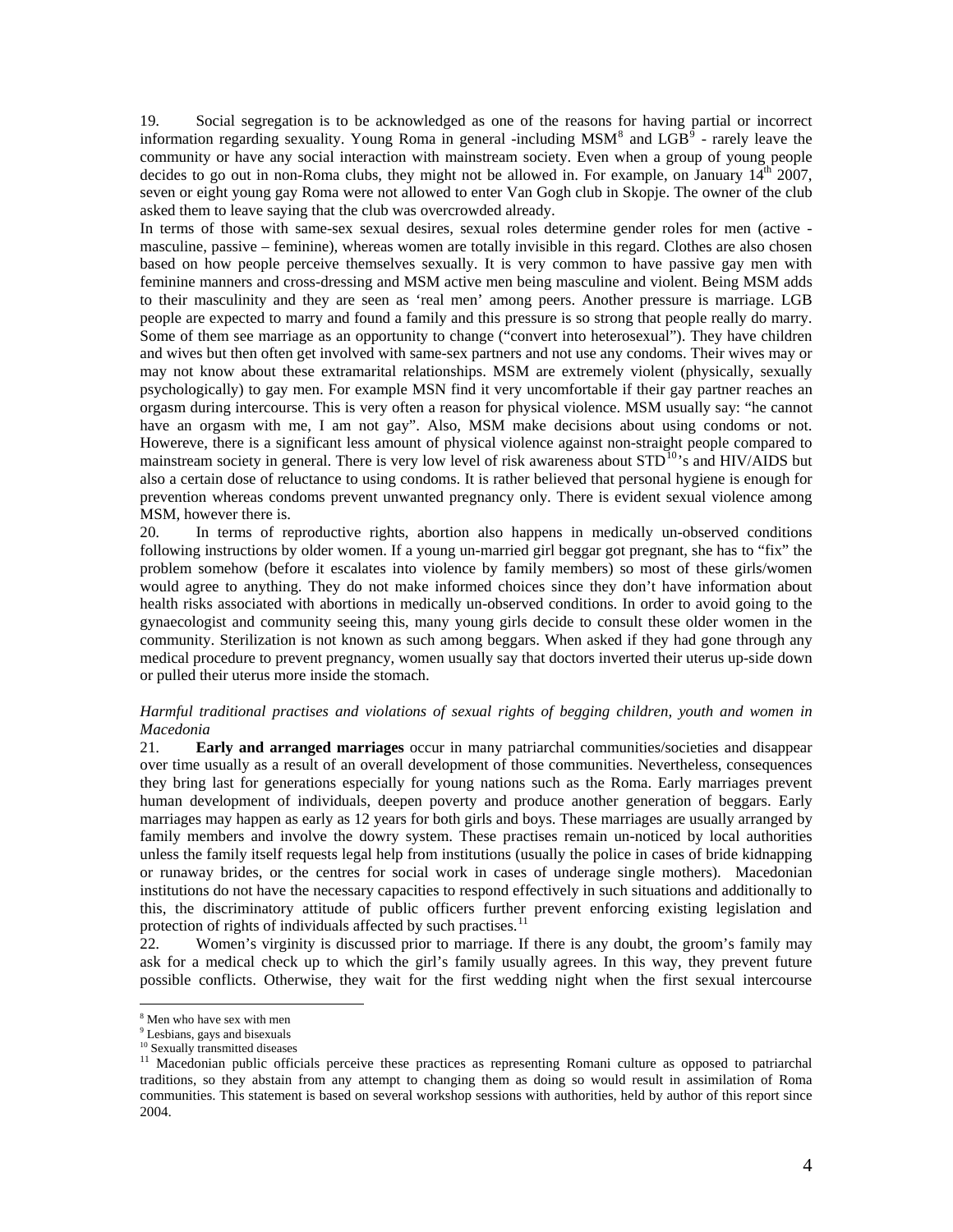happens. Before the actual intercourse, the mother in law shall check the girl's body and see if there are any cuts and wounds or if she has her period. This is done in order to prevent cheating by the bride or the couple. After the intercourse, the mother of the groom takes the bed sheet and puts some alcohol on the virginal blood. According to superstitious beliefs in the Roma community, the blood should spread on the sheet. If it doesn't then families may think that blood is fake i.e. not from the hymen. If for any reason the virginity cannot be proved at the first wedding night (stress on the couple as people are waiting in front of the room, or elastic hymen) then families may decide to do several things: Take the girl to a doctor to prove her virginity; inviting a local mullah to ease the sexual intercourse by chanting, praying or instructing the couple, believing that someone has thrown a black magic on the couple; or asking an older woman from the groom's family to try to take the girl's virginity by penetrating her with fingers or an object (usually a candle). Sometimes, families are even not satisfied with the amount of blood on the bed sheet. This can also cause troubles but is usually resolved between the two families. When the bride's virginity status cannot be proved, the girl is returned to her family and she is labelled as '*phivli'* meaning non-virgin. A whole set of community rules then navigates her life: she has to obey proper behaviour codes which involve limited freedom of movement, limited space for making decisions or another arranged marriage will follow soon (most commonly to an older person or a widower) in order to preserve family status and honour in the community.

23. Example of harmful trends in gender identities and roles in Roma communities in Macedonia include: preference for male children; roles of mothers and obedient wives - women compromise their education and careers in order to be more marriageable or once they get engaged. Men are expected to prove their masculinity and exert their roles as husbands through limiting women's freedom of movement, controlling their bodies, the choices about the number and spacing of children, refusing to use contraceptives, among others. The lack of access to proper information due to high illiteracy rate among beggars compounds this situation.

# *Failure of Macedonian institutions*

24. *Macedonian police* – usually called to intervene in cases of early marriages. Minimum marriage age in Macedonia is 16 with the consent of both parents. In cases of early marriages, police officers let families to sort out the problem themselves and it usually results in the couples remaining together in marriage. Police officers do not differentiate between early, arranged and forced marriages but rather operate on the basis of stereotypes about the Roma and their 'primitive' traditions

25. *Shelter centres for victims of domestic violence* – do not accept victims of early and arranged marriages due to lack of training regarding support and assistance to non-Macedonian victims of domestic violence. The law says victims of domestic violence can be anyone regardless of age, but it has been our experience that, when trying to help a 14 year old girl to get a safe space in the state shelter centre, we were told that Macedonian law shall treat her as child and not a woman. So, it was basically an unprofessional judgement of staff about how to approach the case.

26. *Centres for Social Work* – social workers do not understand Roma culture and marriage traditions. Programs offered by centres for social work do not invite families' participation and therefore a gap remains opened between services and needs.

27. *Orphanages*– programs in orphanages are not tailored to serve the needs of begging children. Staff in the orphanages is not familiar with Roma culture and marriage traditions which further affects efficiency in their work

28. *Ministry of Labour and Social Policy* – has the coordination role in the implementation of the Decade of Roma Inclusion. Nevertheless, issues of harmful traditional practises and begging among Roma remain un-addressed both in the work of the Ministry and in the National Decade Action Plans, National Strategy for the Roma and other social inclusion programs in the country.

### 29. **Recommendations**

• Provide social housing for minor single mothers or women headed households

- Extend social assistance programs for minor sex workers and their families
- Develop and introduce work and study programs for young parents

• Disseminate information about sexual and reproductive health services among beggars

• In cooperation with NGOs and community groups, design and implement trainings/discussions/education/information programmes for LGB people in Roma communities on issues of gender, identity, SRH and rights, sexuality, ITS/HIV/AIDS protection and others.